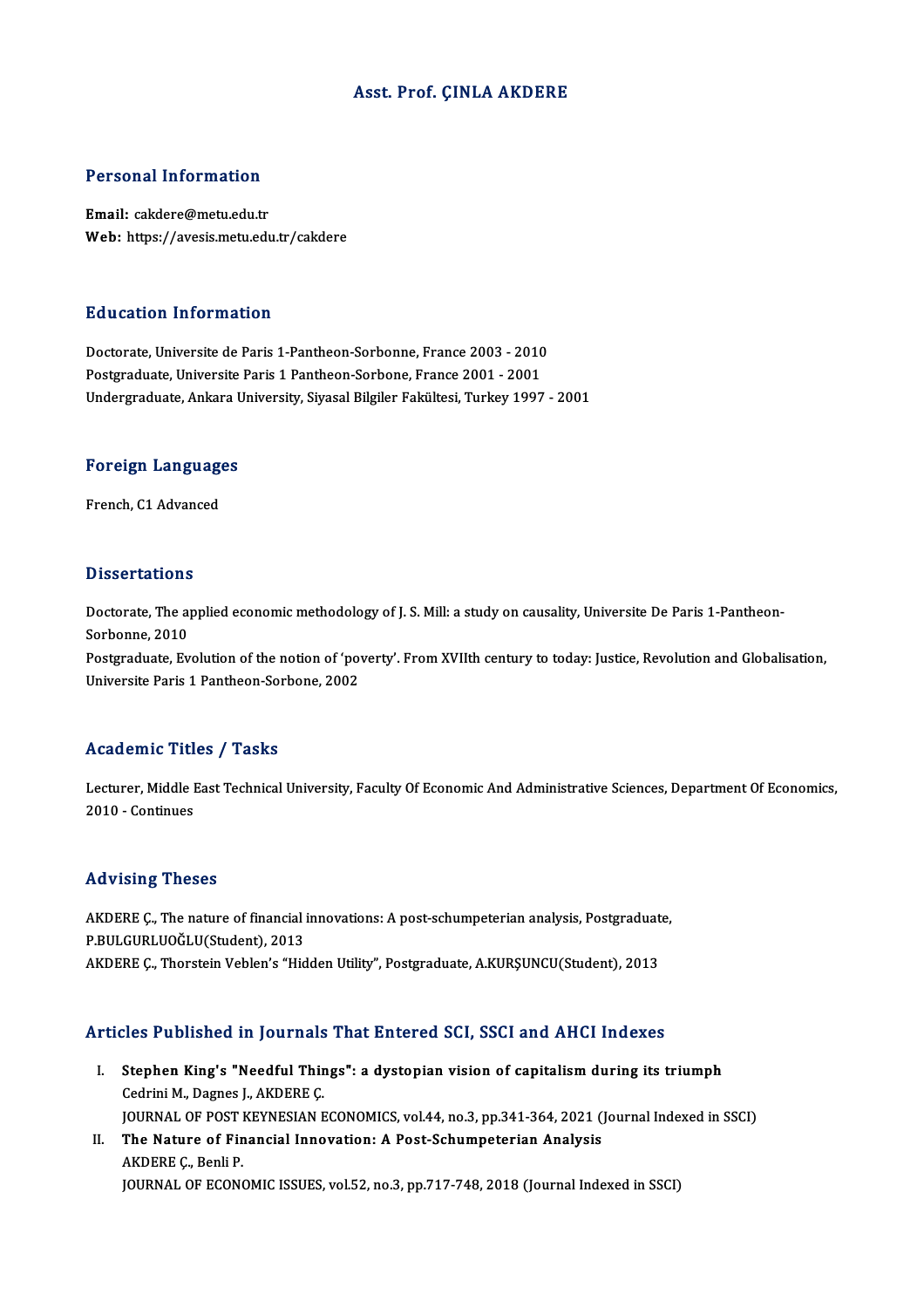## Articles Published in Other Journals

- Tricles Published in Other Journals<br>I. Duality of knowledge, singularity of method<br>SCHINGVIS G AVDERE C SCHINCKUS THROMAS IN STRING<br>Duality of knowledge, s<br>SCHINCKUS C., AKDERE Ç. Journal of Asian Business and Economic Studies, vol.25, no.1, pp.163-184, 2018 (Refereed Journals of Other Institutions) SCHINCKUS C., AKDERE C. Journal of Asian Business and Economic Studies, vol.25, no.1, pp.163-184, 2018 (Refereed Journal Institutions)<br>II. Towards a new way of teaching statistics in Economics: The case of Econophysics<br>SCUINCKUS CARDERE C
- Institutions)<br>Towards a new way of<br>SCHINCKUS C., AKDERE Ç.<br>Ekonomi TEK, vol 4 no 3 1 Towards a new way of teaching statistics in Economics: The case of E<br>SCHINCKUS C., AKDERE Ç.<br>Ekonomi-TEK, vol.4, no.3, pp.89-108, 2017 (Other Refereed National Journals) Ekonomi-TEK, vol.4, no.3, pp.89-108, 2017 (Other Refereed National Journals)<br>Books & Book Chapters

- ooks & Book Chapters<br>I. Hepsi Aynı Şeyi Söyleyecekse Bu Kadar Çok İktisatçıya Ne Gerek Var?<br>AKDERE C Hepsi Ayn<br>Hepsi Ayn<br>AKDERE Ç. Hepsi Aynı Ş<br>AKDERE Ç.<br>Iletisim, 2018<br>Dialogues au AKDERE Ç.<br>Iletisim, 2018<br>II. Dialogues sur le Commerce des Bleds de Ferdinando Galiani: Texte, Intertexte, etContexte<br>Ömionon V. E. Ažur M. S. Akdere C.
- Iletisim, 2018<br>Dialogues sur le Commerce des<br>Özveren Y.E., Ağır M.S., Akdere Ç.<br>in: Eerdinande Coliani, Économie et Dialogues sur le Commerce des Bleds de Ferdinando Galiani: Texte, Intertexte, etConte<br>Özveren Y. E. , Ağır M. S. , Akdere Ç.<br>in: Ferdinando Galiani, Économie et Politique, , Editor, Classiques Garnier, Paris, pp.371-399, 2 Özveren Y. E. , Ağır M. S. , Akdere Ç.<br>in: Ferdinando Galiani, Économie et Politique, , Editor, Classiques Garnier, Paris, pp.371-399, 2018<br>III. "Davranışsal İktisat ve Sınırlı Rasyonellik Varsayımı"
- in: Ferdinando Galiani, Économie et Poli<br>**"Davranışsal İktisat ve Sınırlı Rasy**o<br>AKDERE Ç., BÜYÜKBOYACI HANAY M. İ.<br>in: İktisatta Davranıssal Vaklasımlar, D. I in: İktisatta Davranışsal Yaklaşımlar, D. Dumludağ, Ö. Gökdemir, L. Neyse, Ester Ruben , Editor, İmge Kitabevi,<br>İstanbul, pp.105-139, 2015 AKDERE Ç., BÜYÜKBOYACI I<br>in: İktisatta Davranışsal Yak<br>İstanbul, pp.105-139, 2015

## Refereed Congress / Symposium Publications in Proceedings

- efereed Congress / Symposium Publications in Proceedings<br>I. Hububat Ticareti ile İlgili Akdeniz Düşüncelerinin Avrupa'xxya Aktarımında Bir Köşe Taşı:<br>Ferdinande Calieni'yynin Dialegues sur le semmerse des blede adlı yapıtı Ferdinando Galiani'xxnin Dialogues sur le commerce des bleds adlı yapıtı<br>Ferdinando Galiani'xxnin Dialogues sur le commerce des bleds adlı yapıtı Hububat Ticareti ile İlgili Akdeniz<br>Ferdinando Galiani'xxnin Dialogue<br>AĞIR M. S. , ÖZVEREN Y. E. , AKDERE Ç.<br>Devinen Akdeniz Semnewumu, Turkey Ferdinando Galiani'xxnin Dialogues sur le commerce des bleds adlı yapıtı<br>AĞIR M. S., ÖZVEREN Y. E., AKDERE Ç.<br>Devinen Akdeniz Sempozyumu, Turkey, 16 - 18 November 2017 AĞIR M. S. , ÖZVEREN Y. E. , AKDERE Ç.<br>Devinen Akdeniz Sempozyumu, Turkey, 16 - 18 November 2017<br>II. On the Difficult Transition from the Mediterranean to European Economic Thought: Ferdinando<br>Celiani'e Dielegues aur le se Devinen Akdeniz Sempozyumu, Turkey, 16 - 18 Nove<br>On the Difficult Transition from the Mediterrar<br>Galiani's Dialogues sur le commerce des bleds<br>AČIP M S LÖZVEREN V E LAKDERE C On the Difficult Transition from th<br>Galiani's Dialogues sur le commer<br>AĞIR M. S. , ÖZVEREN Y. E. , AKDERE Ç.<br>The European Society for the History o Galiani's Dialogues sur le commerce des bleds<br>AĞIR M. S. , ÖZVEREN Y. E. , AKDERE Ç.<br>The European Society for the History of Economic ThoughtXXe Congrès, Paris, France, 26 - 28 May 2016 AĞIR M. S. , ÖZVEREN Y. E. , AKDERE Ç.<br>The European Society for the History of Economic ThoughtXXe Congrès, Paris, Fr<br>III. İktisat Eğitiminde Gizli Bir Diyaloğun Tarafları İstatistik Fizik Ve İktisat<br>SCHINCKUS C. AKDERE C The European Society for<br>İktisat Eğitiminde Gizli<br>SCHINCKUS C., AKDERE Ç.<br>TEK Conel Kurul Iktisat Eq İktisat Eğitiminde Gizli Bir Diyaloğun Tarafları İstatistik Fizik Ve İktis<br>SCHINCKUS C., AKDERE Ç.<br>TEK Genel Kurul, Iktisat Egitimi Semineri, Ankara, Turkey, 12 December 2015<br>Feonomiss and Literature Canitalist and Liberal SCHINCKUS C., AKDERE C.<br>TEK Genel Kurul, Iktisat Egitimi Semineri, Ankara, Turkey, 12 December 2015<br>IV. Economics and Literature Capitalist and Liberal Context in Stephen Kings Needful Things<br>AKDERE C., METE O. TEK Genel Kurul, Ikt<br>Economics and Lit<br>AKDERE Ç., METE O.<br>YU Annual Conferen Economics and Literature Capitalist and Liberal Context in Stephen Kings Needful Things<br>AKDERE Ç., METE O.<br>XII Annual Conference International Conference, organized by STOREP (The Italian Association for the History of<br>Pol AKDERE Ç., METE O.<br>XII Annual Conference International Conference<br>Political Economy), TORINO, 11 - 13 June 2015<br>Women in Economis Theory, The case of L XII Annual Conference International Conference, organized by STOREP (The Italian Associngle Political Economy), TORINO, 11 - 13 June 2015<br>V. Women in Economic Theory The case of John Stuart Mill and Thorstein Veblen<br>AKDERE Political Economy), TORII<br>Women in Economic T<br>AKDERE Ç., TORAMAN U.<br>YU Annual Conforence In AKDERE Ç., TORAMAN U.<br>XII Annual Conference International Conference, organized by STOREP (The Italian Association for the History of AKDERE Ç., TORAMAN U.<br>XII Annual Conference International Conference, or:<br>Political Economy), Torino, Italy, 11 - 13 June 2015<br>L.S. Mill.e Reconsidering D. Bisarde Methodele VI. J S Mill s Reconsidering D Ricardo Methodological Approach to Theoretical Controversies<br>AKDERE C. Political Eco<br>**J S Mill s F**<br>AKDERE Ç.<br>YIX Annual **J S Mill s Reconsidering D Ricardo Methodological Approach to Theoretical Controversies<br>AKDERE Ç.<br>XIX Annual Conference International Conference organized by ESHET (European Society for the History of<br>Feonomia Thought), P** AKDERE Ç.<br>XIX Annual Conference International Conferen<br>Economic Thought), ROMA, 14 - 16 May 2015<br>Dialogues sur le Commerse des Blods de XIX Annual Conference International Conference organized by ESHET (European Society for the Histo<br>Economic Thought), ROMA, 14 - 16 May 2015<br>VII. Dialogues sur le Commerce des Bleds de Ferdinando Galiani Texte Intertexte et Economic Thought), ROMA, 14 - 16 May 2015<br>Dialogues sur le Commerce des Bleds de Ferdinando Galiani Texte Intertexte et Contexte<br>OZVEREN E., AGIR S., AKDERE Ç.
- International Conference, on "Économie Et Politique Chez Ferdinando Galiani", Lyon, France, 29 30 January 2015